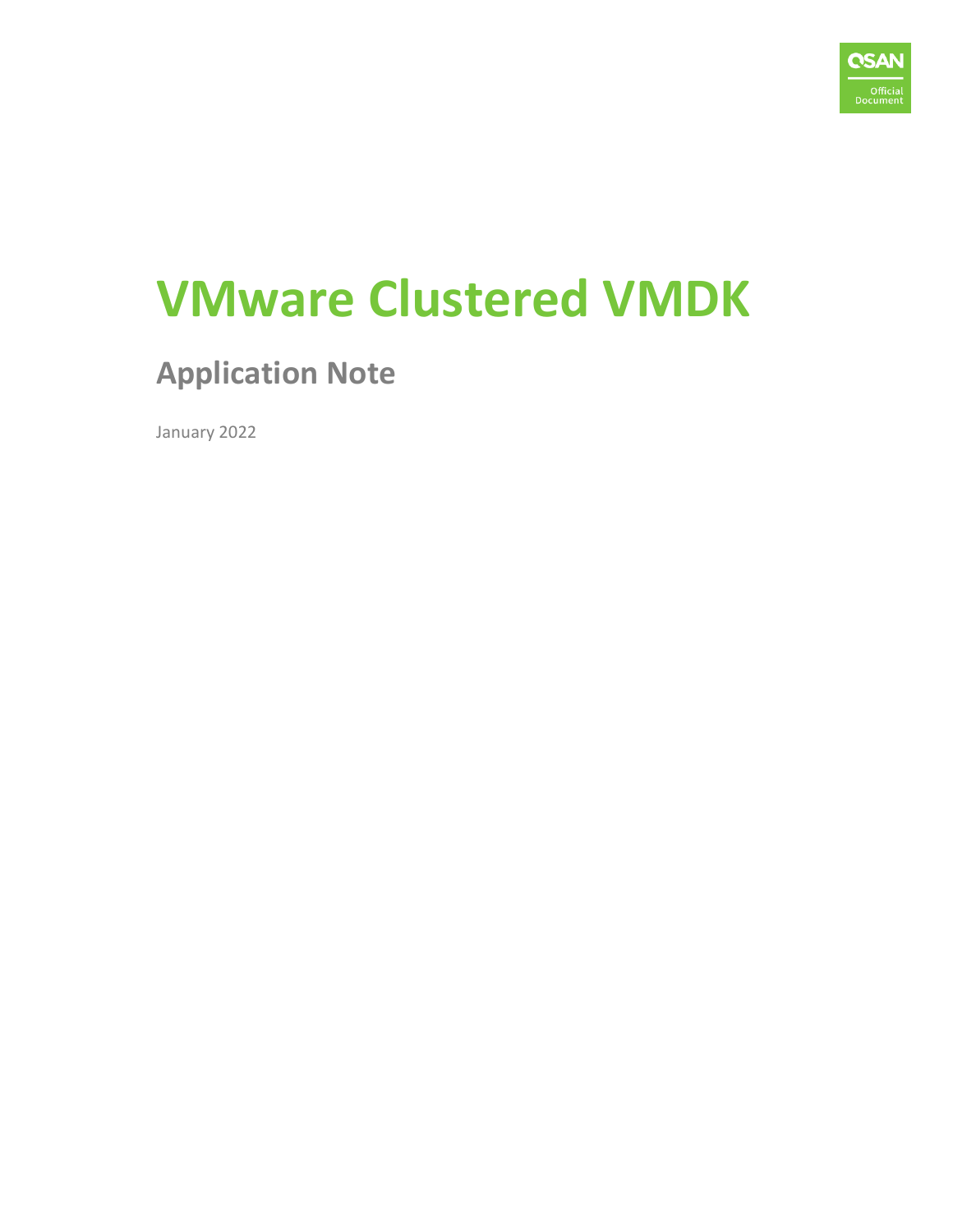# <span id="page-1-0"></span>**ANNOUNCEMENT**

#### **Copyright**

© Copyright 2022 QSAN Technology, Inc. All rights reserved. No part of this document may be reproduced or transmitted without written permission from QSAN Technology, Inc.

QSAN believes the information in this publication is accurate as of its publication date. The information is subject to change without notice.

#### **Trademarks**

- QSAN, the QSAN logo, QSAN.com, XCubeFAS, XCubeSAN, XCubeNXT, XCubeNAS, XCubeDAS, XEVO, SANOS, and QSM are trademarks or registered trademarks of QSAN Technology, Inc.
- Microsoft, Windows, Windows Server, and Hyper-V are trademarks or registered trademarks of Microsoft Corporation in the United States and/or other countries.
- Linux is a trademark of Linus Torvalds in the United States and/or other countries.
- UNIX is a registered trademark of The Open Group in the United States and other countries.
- **Mac and OS X are trademarks of Apple Inc., registered in the U.S. and other countries.**
- Java and all Java-based trademarks and logos are trademarks or registered trademarks of Oracle and/or its affiliates.
- VMware, ESXi, and vSphere are registered trademarks or trademarks of VMware, Inc. in the United States and/or other countries.
- Citrix and Xen are registered trademarks or trademarks of Citrix Systems, Inc. in the United States and/or other countries.
- Other trademarks and trade names used in this document to refer to either the entities claiming the marks and names or their products are the property of their respective owners.

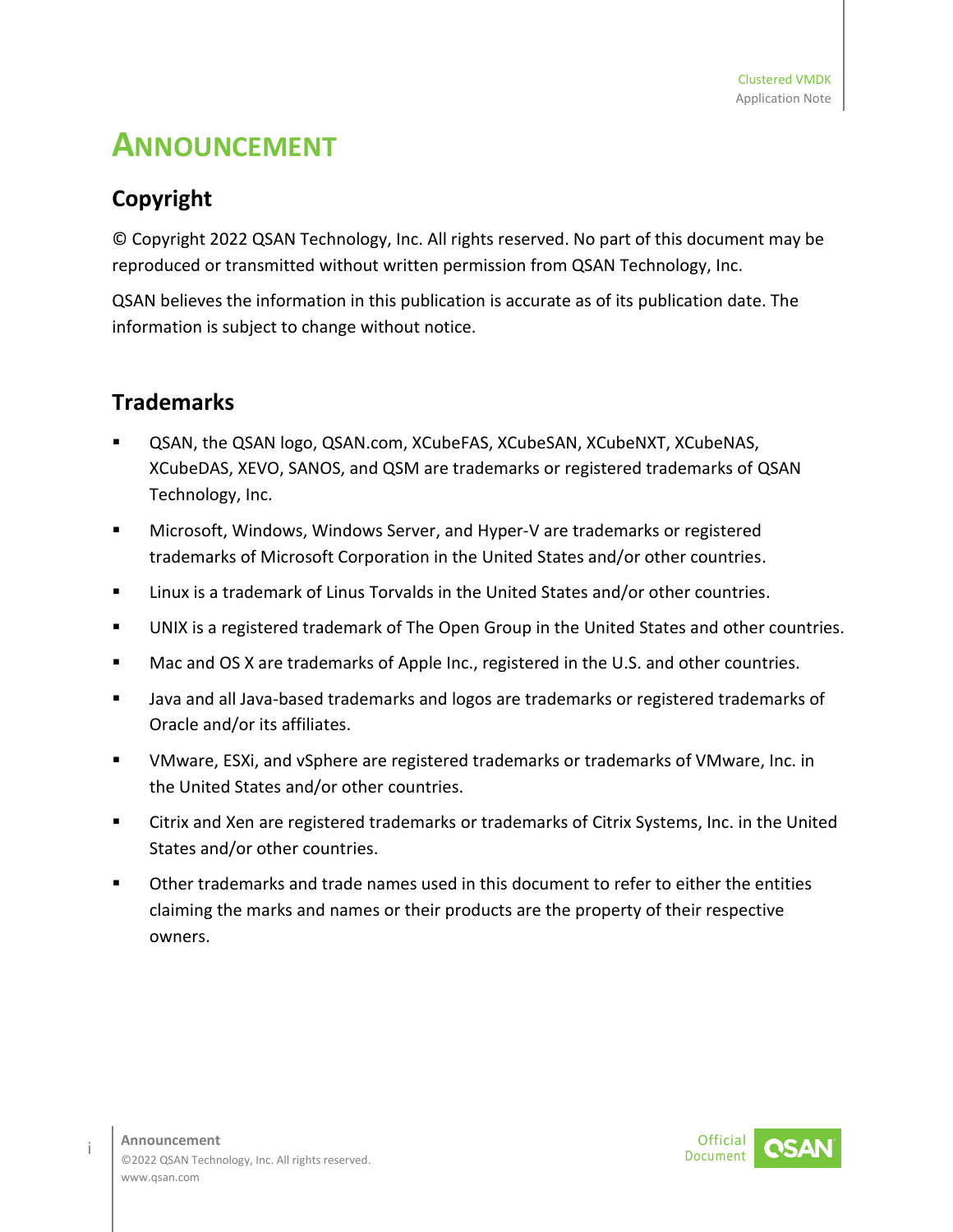# **TABLE OF CONTENTS**

| 1. |      |  |
|----|------|--|
|    | 1.1. |  |
|    | 1.2. |  |
|    | 1.3. |  |
|    | 1.4. |  |
|    | 1.5. |  |
| 2. |      |  |
|    | 2.1. |  |
|    | 2.2. |  |
|    | 2.3. |  |
|    | 2.4. |  |
| 3. |      |  |
|    | 3.1. |  |
| 4. |      |  |
| 5. |      |  |
|    | 5.1. |  |
|    | 5.2. |  |

 $\ddot{\rm H}$ 

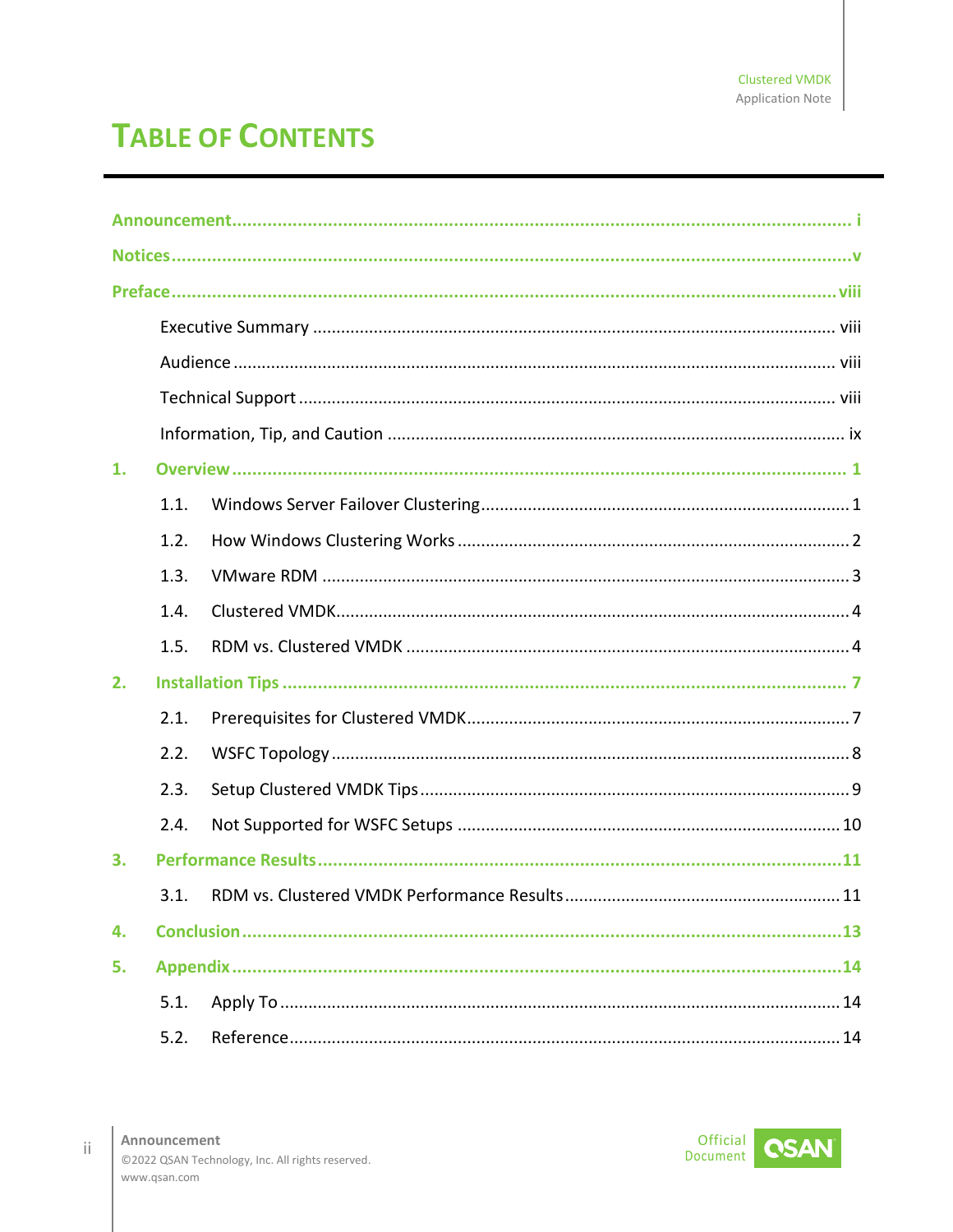### **FIGURES**

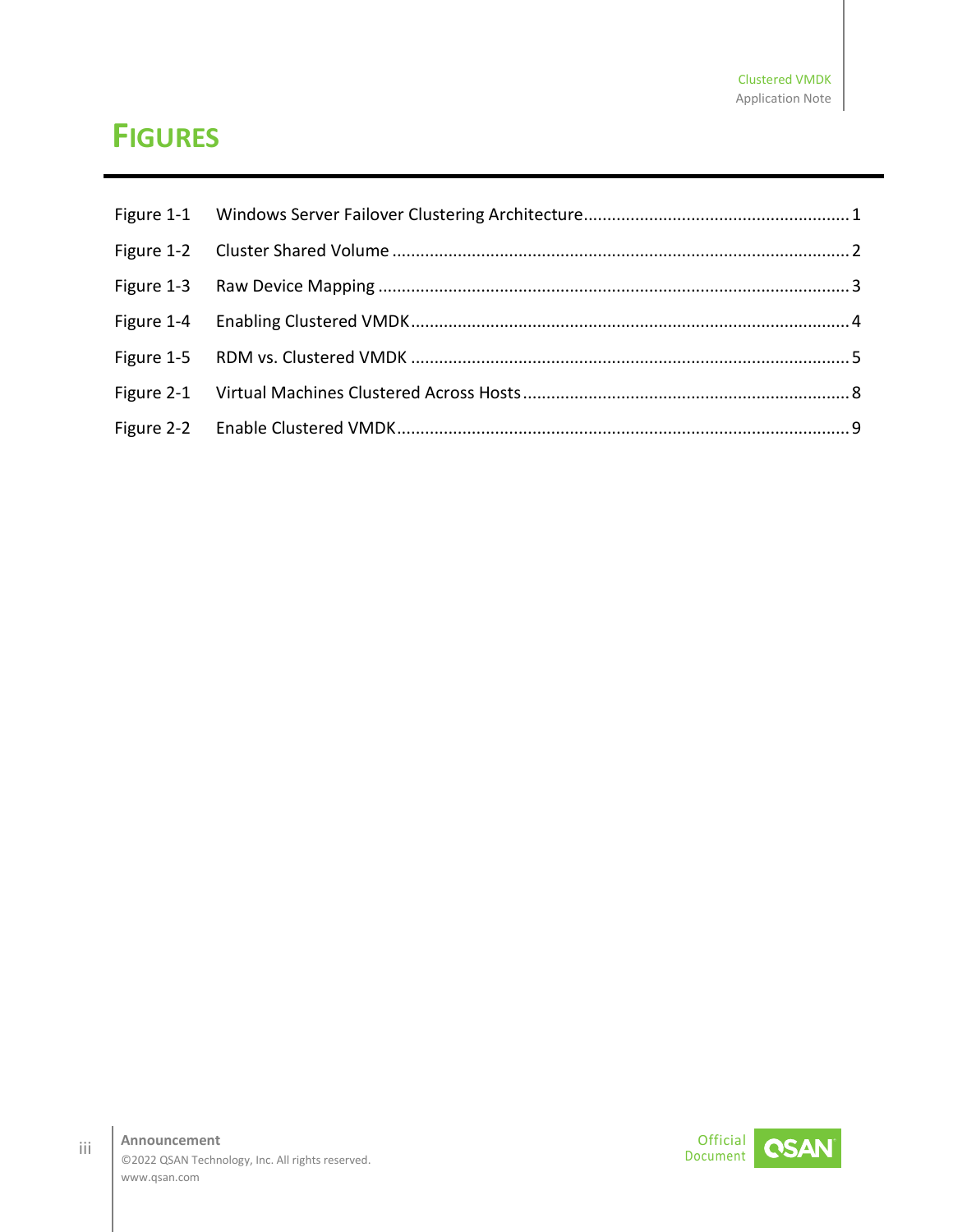# **TABLES**

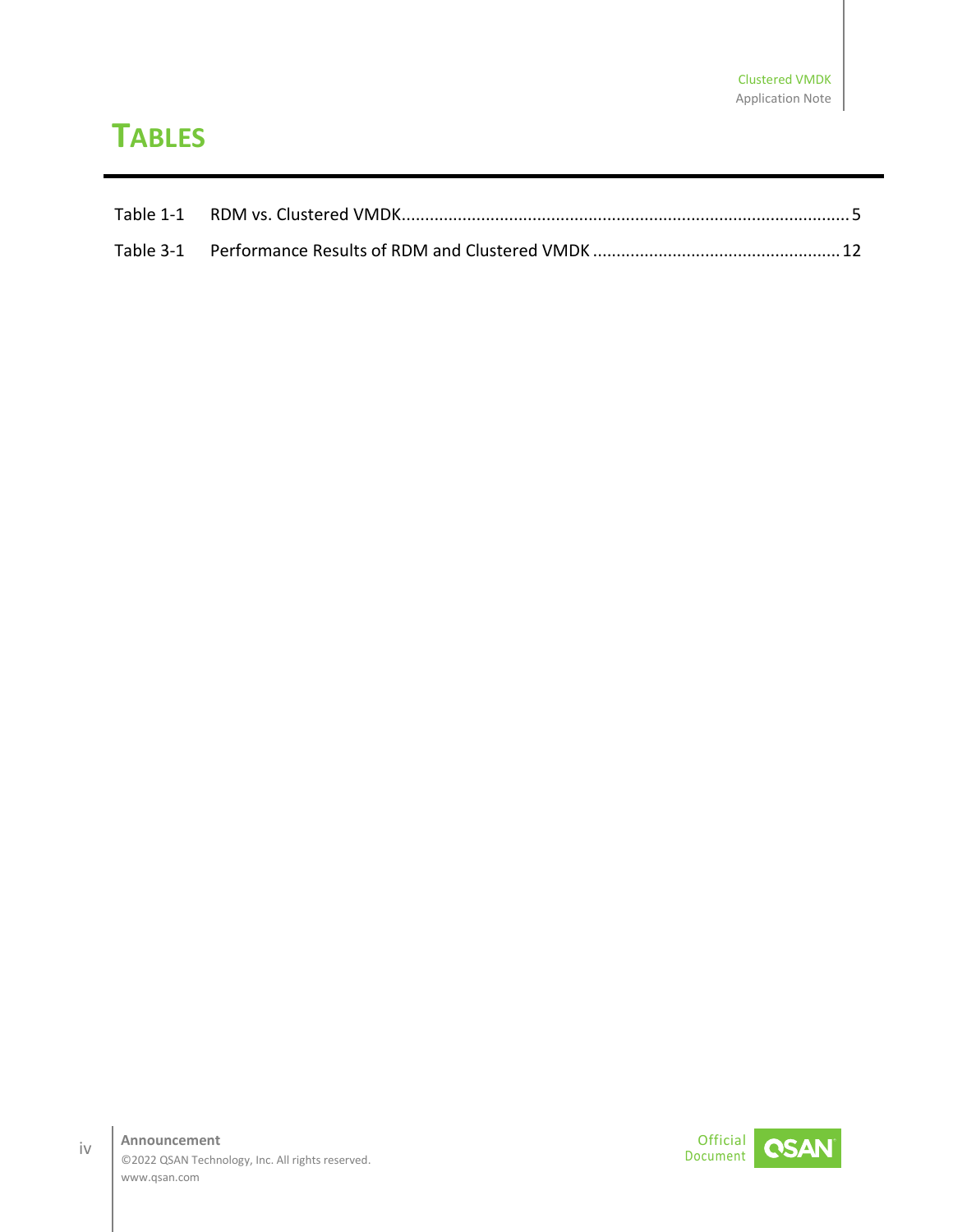# <span id="page-5-0"></span>**NOTICES**

This document applies to SANOS firmware 2.0.4 and above, and applies to the following XCubeSAN series models.

| <b>MODEL NAME</b> | <b>CONTROLLER TYPE</b> | <b>FORM FACTOR, BAY COUNT, RACK UNIT</b> |
|-------------------|------------------------|------------------------------------------|
| <b>XS5224D</b>    | Dual Controller        | LFF 24-disk 4U Chassis                   |
| <b>XS5224S</b>    | Single Controller      | LFF 24-disk 4U Chassis                   |
| <b>XS3224D</b>    | Dual Controller        | LFF 24-disk 4U Chassis                   |
| <b>XS3224S</b>    | Single Controller      | LFF 24-disk 4U Chassis                   |
| <b>XS1224D</b>    | Dual Controller        | LFF 24-disk 4U Chassis                   |
| <b>XS1224S</b>    | Single Controller      | LFF 24-disk 4U Chassis                   |

XCubeSAN Storage System 4U 19" Rack Mount Models

#### XCubeSAN Storage System 3U 19" Rack Mount Models

| <b>MODEL NAME</b> | <b>CONTROLLER TYPE</b> | <b>FORM FACTOR, BAY COUNT, RACK UNIT</b> |
|-------------------|------------------------|------------------------------------------|
| <b>XS5216D</b>    | Dual Controller        | LFF 16-disk 3U Chassis                   |
| <b>XS5216S</b>    | Single Controller      | LFF 16-disk 3U Chassis                   |
| <b>XS3216D</b>    | <b>Dual Controller</b> | LFF 16-disk 3U Chassis                   |
| <b>XS3216S</b>    | Single Controller      | LFF 16-disk 3U Chassis                   |
| <b>XS1216D</b>    | <b>Dual Controller</b> | LFF 16-disk 3U Chassis                   |
| <b>XS1216S</b>    | Single Controller      | LFF 16-disk 3U Chassis                   |

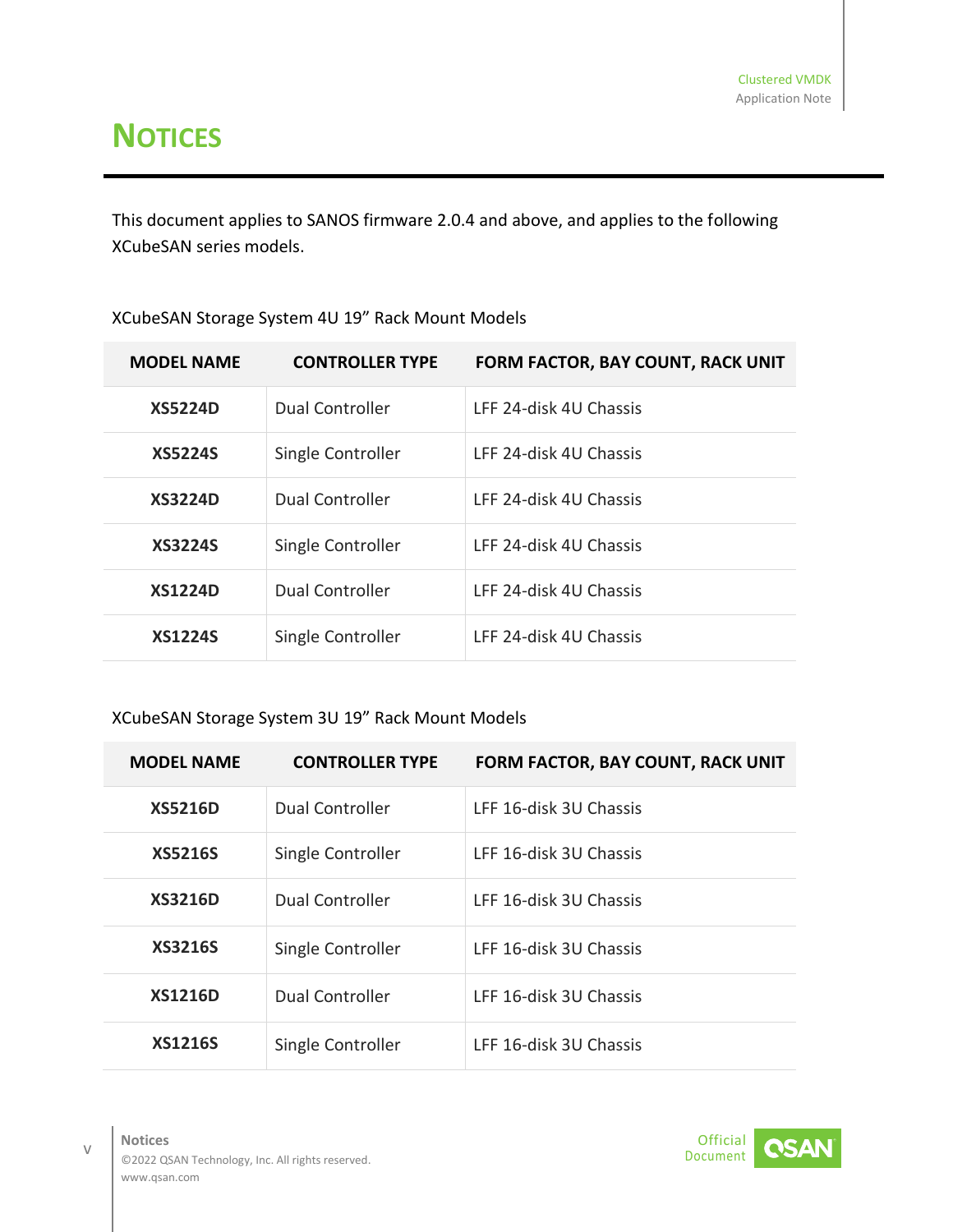| <b>MODEL NAME</b> | <b>CONTROLLER TYPE</b> | FORM FACTOR, BAY COUNT, RACK UNIT |
|-------------------|------------------------|-----------------------------------|
| <b>XS5226D</b>    | <b>Dual Controller</b> | SFF 26-disk 2U Chassis            |
| <b>XS5226S</b>    | Single Controller      | SFF 26-disk 2U Chassis            |
| <b>XS3226D</b>    | <b>Dual Controller</b> | SFF 26-disk 2U Chassis            |
| <b>XS3226S</b>    | Single Controller      | SFF 26-disk 2U Chassis            |
| <b>XS1226D</b>    | <b>Dual Controller</b> | SFF 26-disk 2U Chassis            |
| <b>XS1226S</b>    | Single Controller      | SFF 26-disk 2U Chassis            |
| <b>XS5212D</b>    | <b>Dual Controller</b> | LFF 12-disk 2U Chassis            |
| <b>XS5212S</b>    | Single Controller      | LFF 12-disk 2U Chassis            |
| <b>XS3212D</b>    | <b>Dual Controller</b> | LFF 12-disk 2U Chassis            |
| <b>XS3212S</b>    | Single Controller      | LFF 12-disk 2U Chassis            |
| <b>XS1212D</b>    | <b>Dual Controller</b> | LFF 12-disk 2U Chassis            |
| <b>XS1212S</b>    | Single Controller      | LFF 12-disk 2U Chassis            |

#### XCubeSAN Storage System 2U 19" Rack Mount Models

Information contained in this manual has been reviewed for accuracy. But it could include typographical errors or technical inaccuracies. Changes are made to the document periodically. These changes will be incorporated in new editions of the publication. QSAN may make improvements or changes in the products. All features, functionality, and product specifications are subject to change without prior notice or obligation. All statements, information, and recommendations in this document do not constitute a warranty of any kind, express or implied.

Any performance data contained herein was determined in a controlled environment. Therefore, the results obtained in other operating environments may vary significantly. Some measurements may have been made on development-level systems and there is no guarantee that these measurements will be the same on generally available systems. Furthermore, some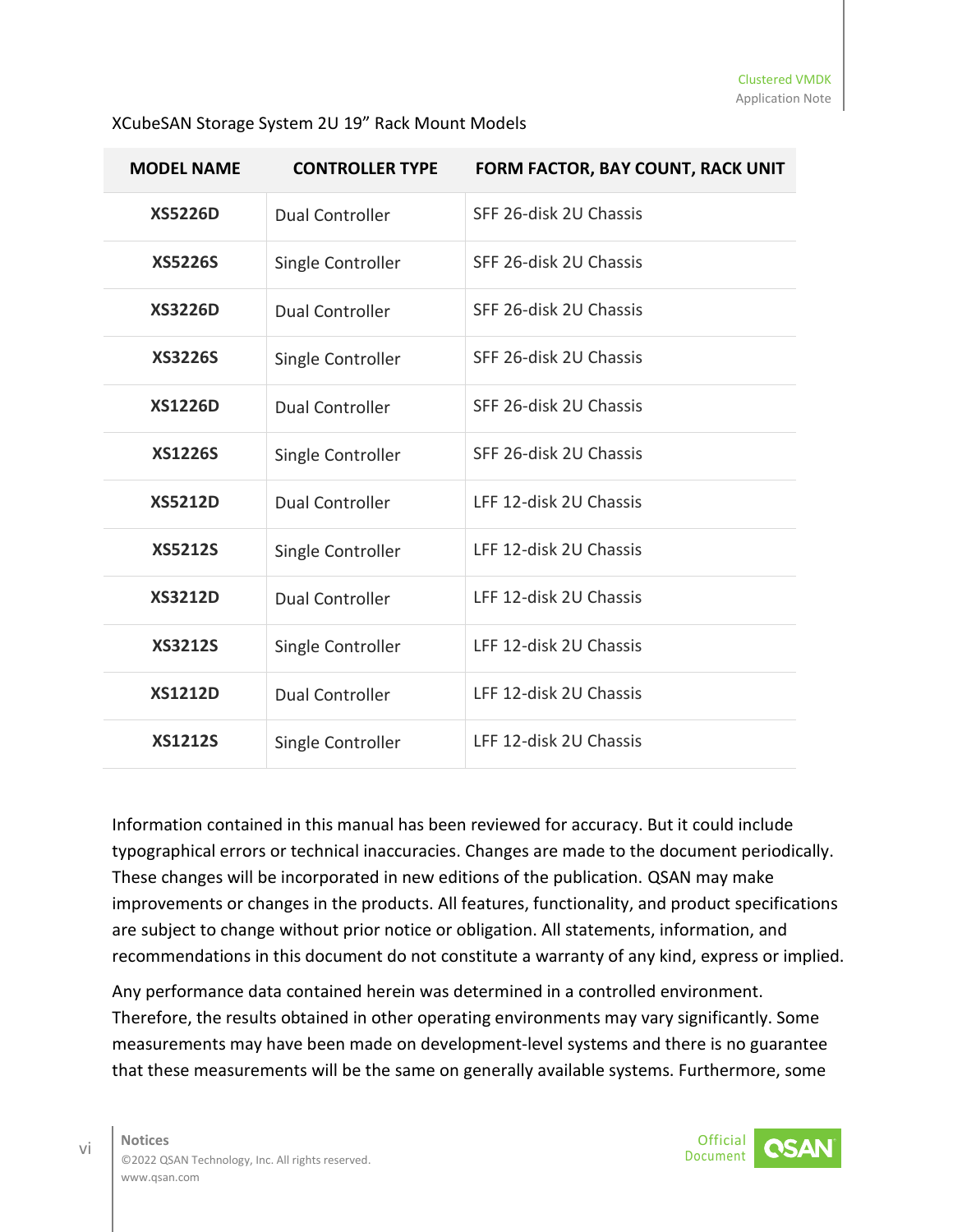measurements may have been estimated through extrapolation. Actual results may vary. Users of this document should verify the applicable data for their specific environment.

This information contains examples of data and reports used in daily business operations. To illustrate them as completely as possible, the examples include the names of individuals, companies, brands, and products. All of these names are fictitious and any similarity to the names and addresses used by an actual business enterprise is entirely coincidental.

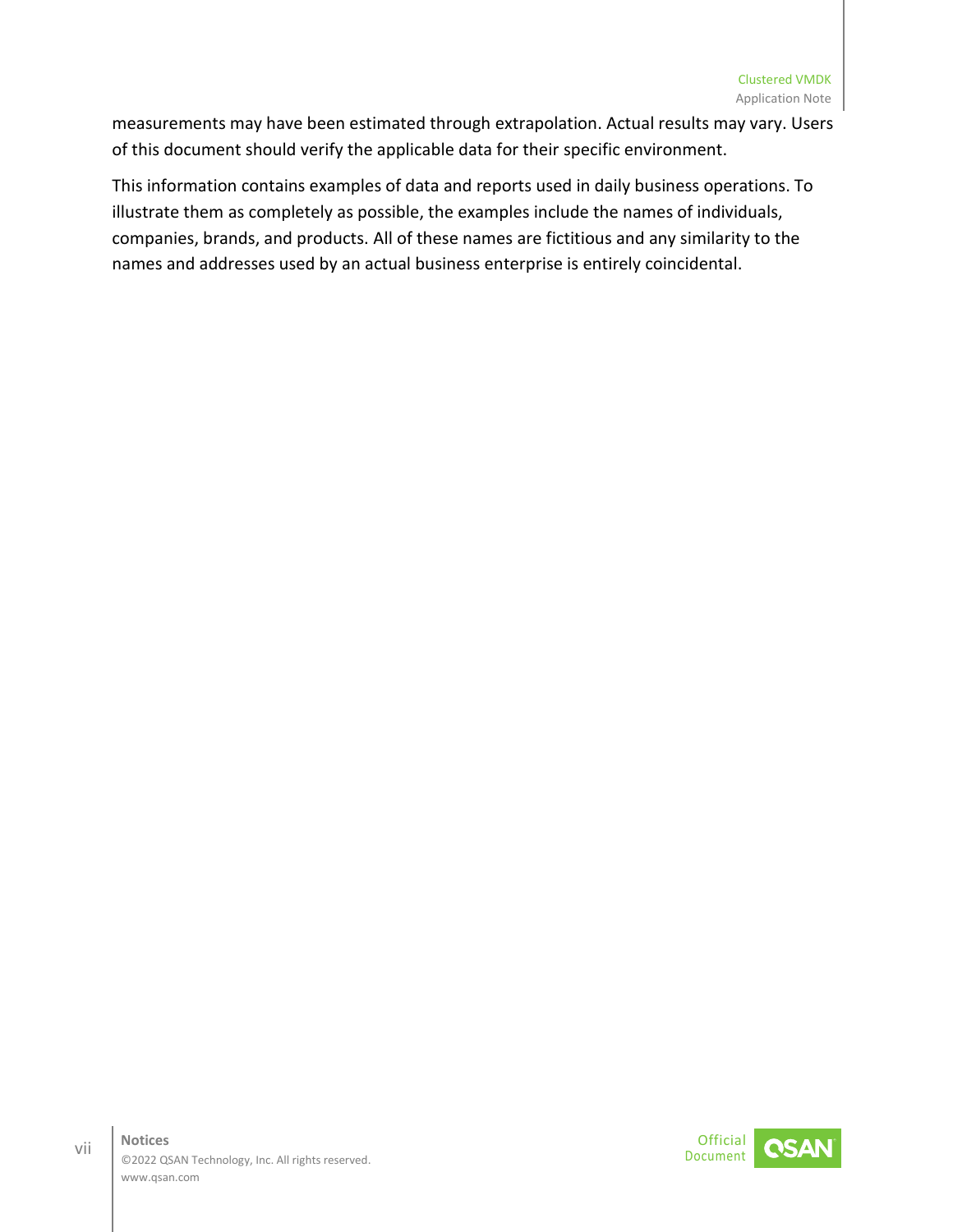#### <span id="page-8-1"></span><span id="page-8-0"></span>**Executive Summary**

This document provides technical guidance for setting up WSFC (Windows Server Failover Clustering) in a VMware environment. A comparison of different deployment methods is presented. And point out the advantages of the new feature cluster VMDK. It also provides installation tips to help users not get tripped up.

#### <span id="page-8-2"></span>**Audience**

This document is intended for QSAN customers and partners who are familiar with VMware technology and Windows failover clustering. It assumes the reader is familiar with QSAN products and has general IT experience, including knowledge as a system or network administrator. If there is any question, please refer to the user manuals of products, or contact QSAN support for further assistance.

#### <span id="page-8-3"></span>**Technical Support**

Do you have any questions or need help trouble-shooting a problem? Please contact QSAN Support, we will reply to you as soon as possible.

- Via the Web: [https://www.qsan.com/technical\\_support](https://www.qsan.com/technical_support)
- Via Telephone: +886-2-77206355
- Service hours:  $09:30 18:00$ , Monday Friday, UTC+8)
- Via Skype Chat, Skype ID: qsan.support
- (Service hours: 09:30 02:00, Monday Friday, UTC+8, Summer time: 09:30 01:00)
- Via Email: [support@qsan.com](mailto:msupport@qsan.com)

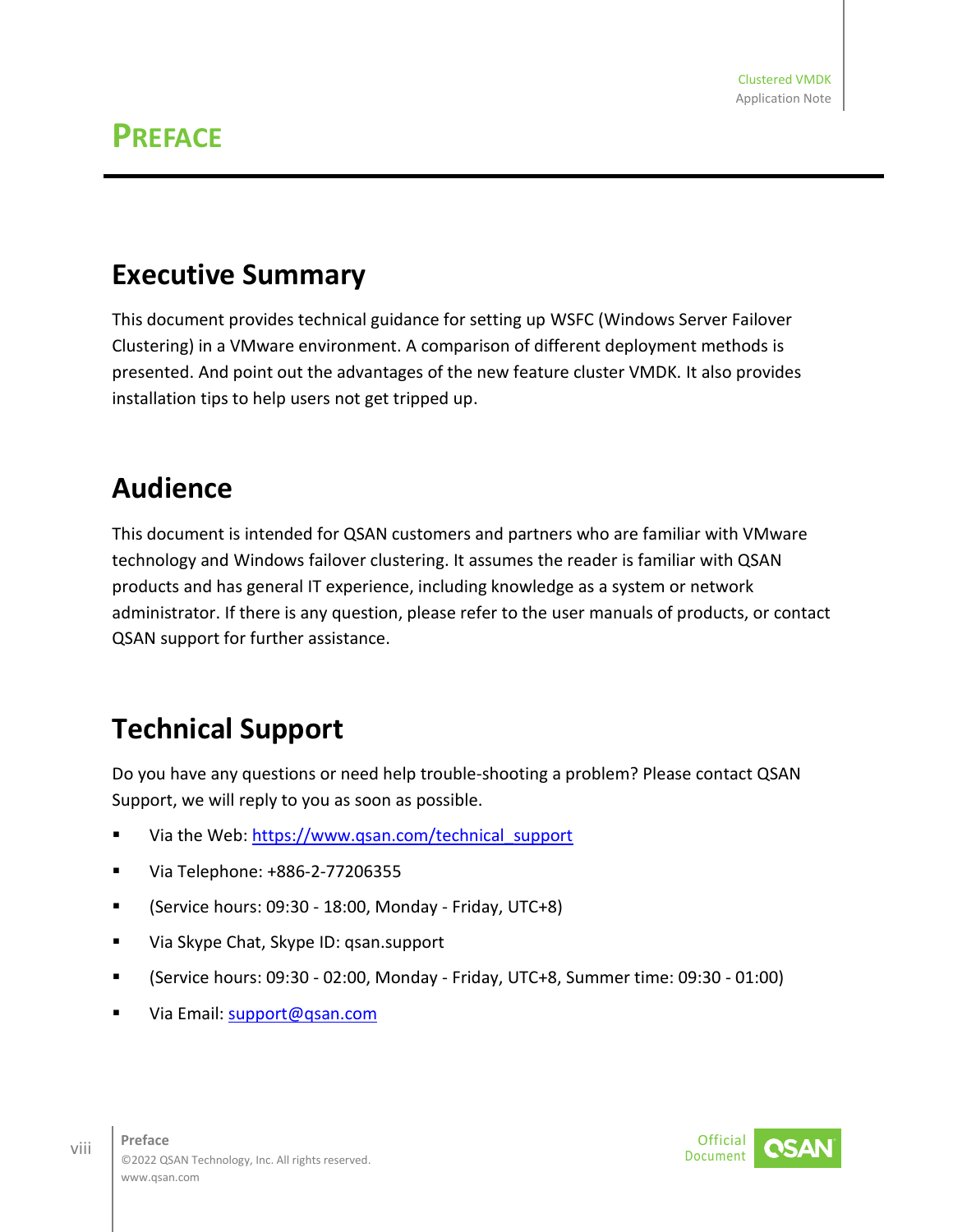### <span id="page-9-0"></span>**Information, Tip, and Caution**

This document uses the following symbols to draw attention to important safety and operational information.



#### **INFORMATION**

INFORMATION provides useful knowledge, definition, or terminology for reference.



#### **TIP**

TIP provides helpful suggestions for performing tasks more effectively.



#### **CAUTION**

CAUTION indicates that failure to take a specified action could result in damage to the system.



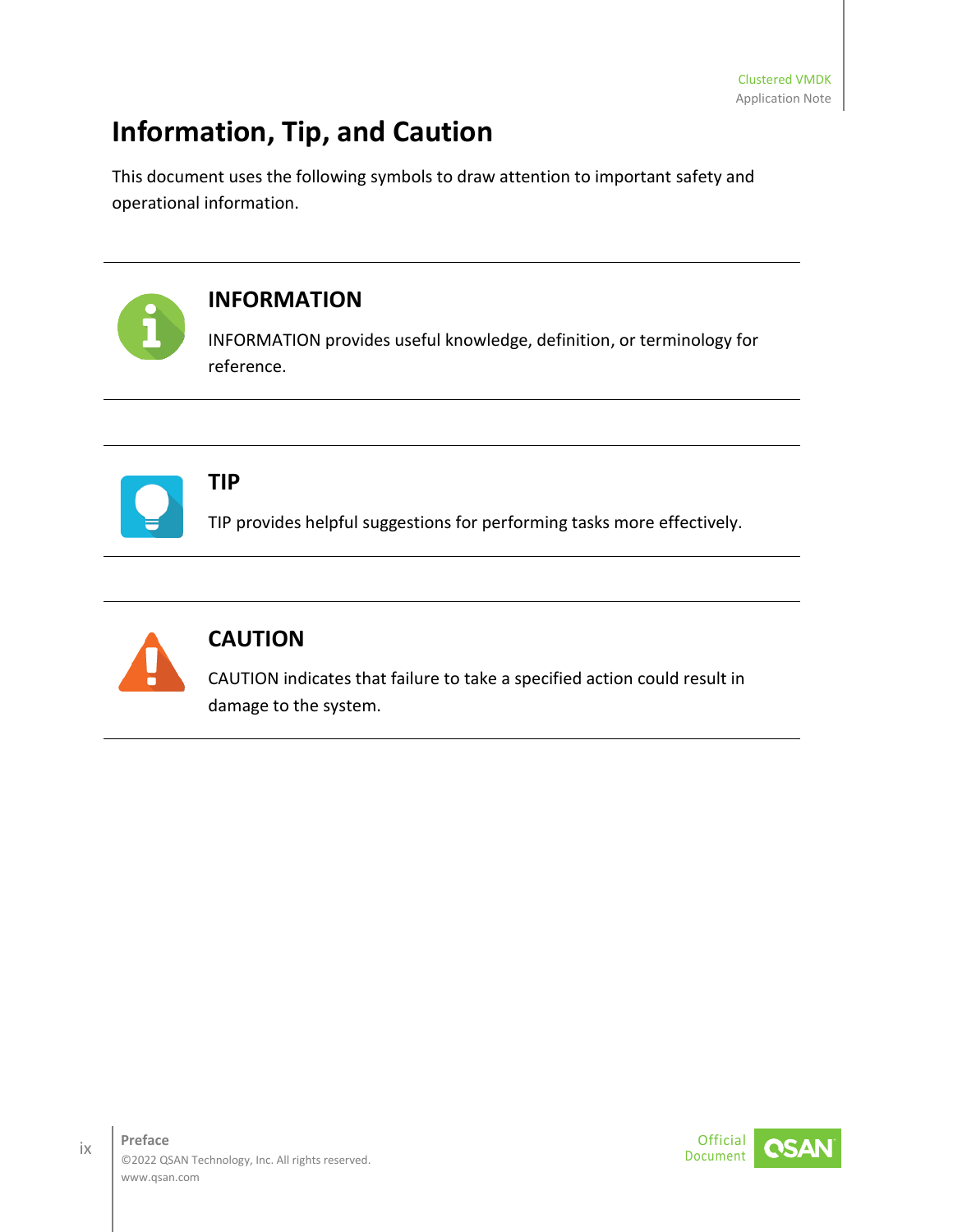# <span id="page-10-0"></span>**1. OVERVIEW**

This chapter provides an overview of WSFC (Windows Server Failover Clustering) and a brief introduction to its setup in a VMware environment. VMware's new feature cluster VMDK is released in ESXi 7. Finally, a comparison is made between the traditional architecture and the new features.

#### <span id="page-10-1"></span>**1.1. Windows Server Failover Clustering**

A failover cluster is a group of independent computers that work together to improve the availability and scalability of the cluster role. To reduce system downtime and ensure high availability for Windows, you can cluster servers (called nodes) so that if one node fails, one or more other nodes automatically take over processing. This is also referred to as Windows clustering.



*Figure 1-1 Windows Server Failover Clustering Architecture*

<span id="page-10-2"></span>Cluster servers are connected by physical cables and software. If one or more cluster nodes fail, other nodes begin to provide service (a process known as failover). Additionally, cluster roles are actively monitored to verify that they are functioning properly. If they don't work, they will be restarted or moved to another node.

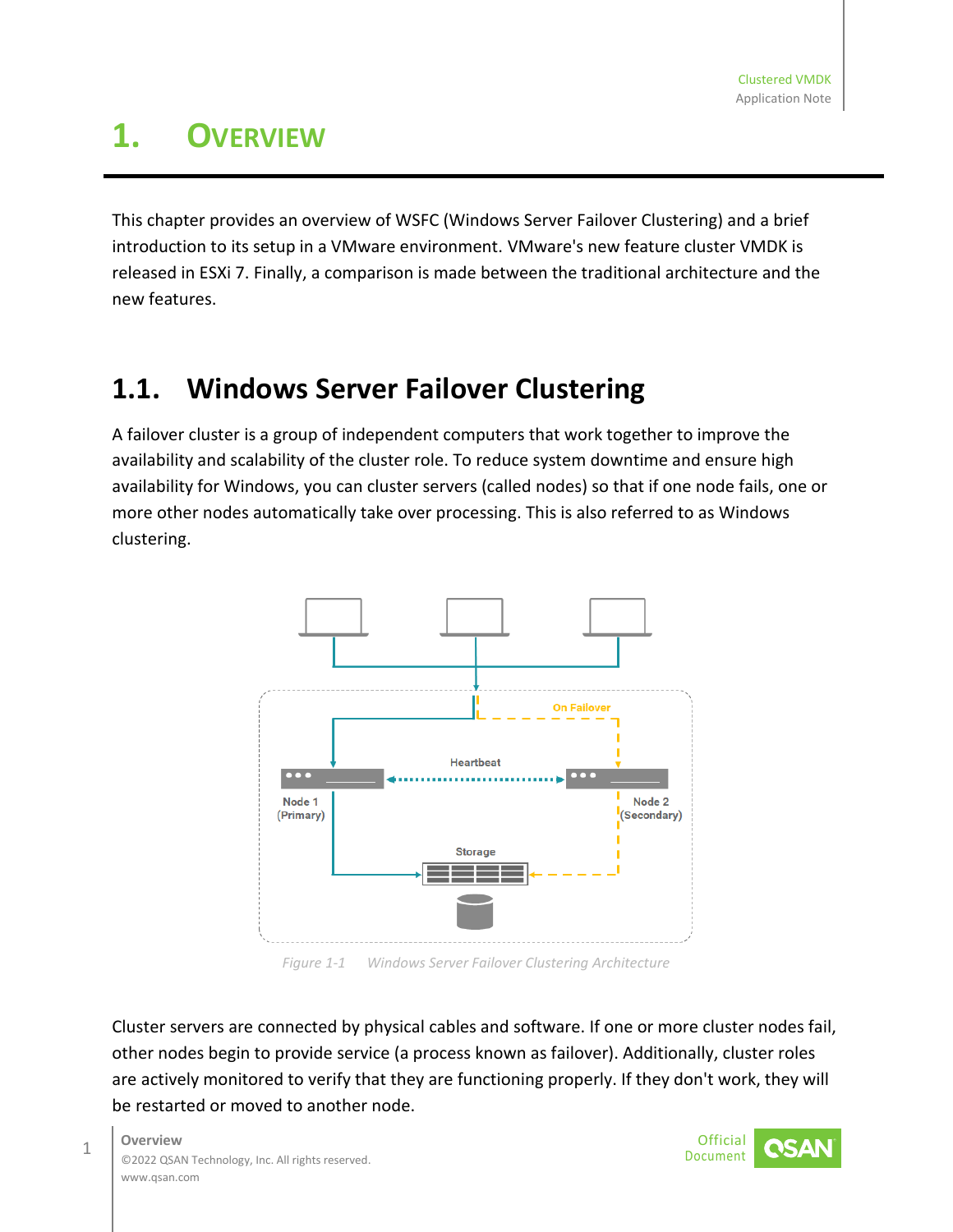Failover clustering has many practical applications, including highly available or continuously available file share storage for applications such as Microsoft SQL Server and Hyper-V virtual machines.

#### <span id="page-11-0"></span>**1.2. How Windows Clustering Works**

Cluster software is required to monitor the health of the primary node and initiate recovery operations when problems are detected. High availability clustering also need a way to ensure that in the event of a failure, the secondary node is accessing the newest data in storage. In most cases, this is achieved by connecting all nodes of the cluster to the same shared storage.

Failover clustering also provides the CSV (Cluster Shared Volume) feature, which provides a consistent distributed namespace that cluster roles can use to access shared storage from all nodes. With failover clustering, users can minimize service interruptions.



*Figure 1-2 Cluster Shared Volume*

<span id="page-11-1"></span>With CSV feature, all cluster nodes can access the CSV at the same time. Server-side metadata synchronization avoids I/O interruptions. It is recommended that cluster nodes should be geographically separated to protect applications from site-area disasters.

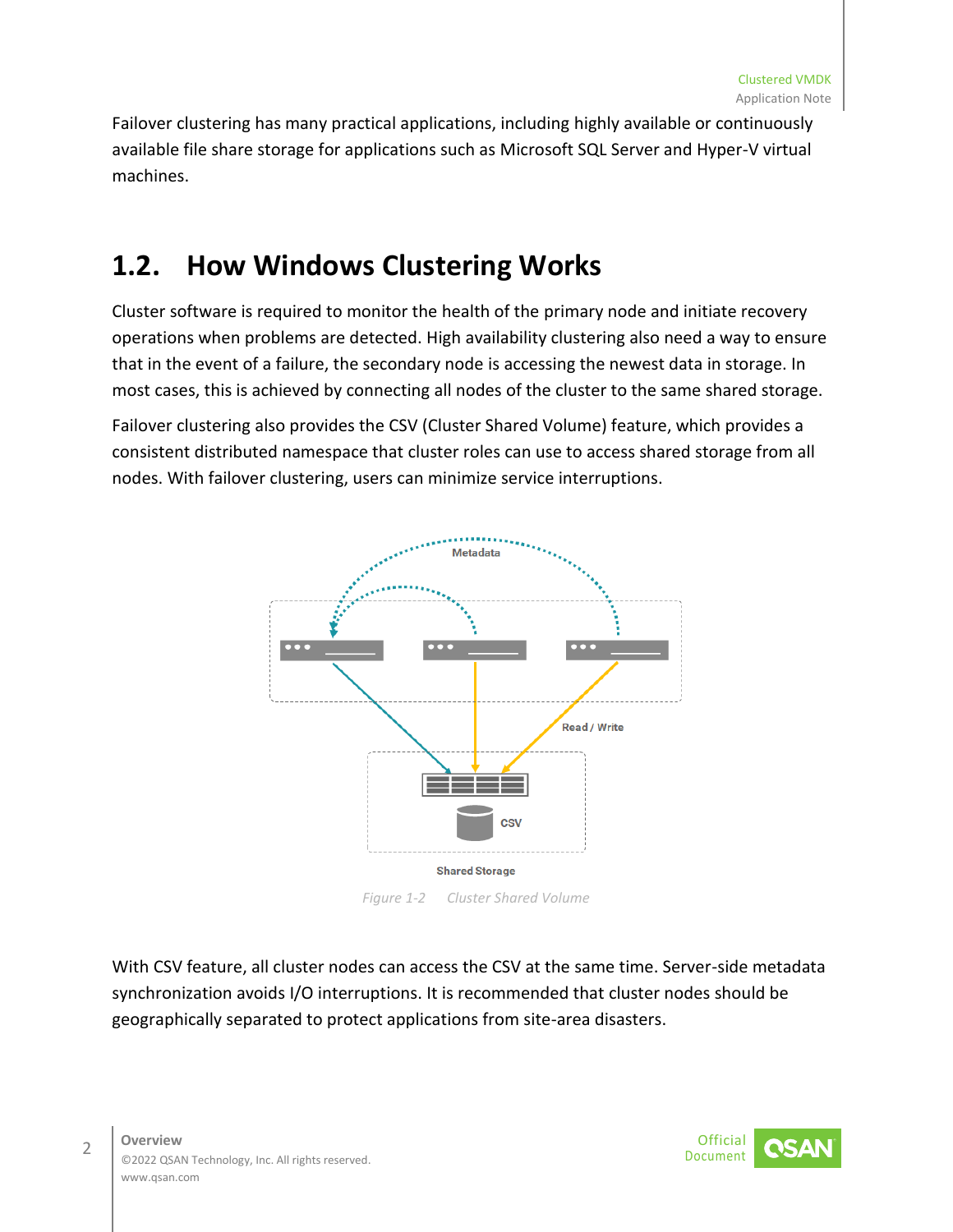#### <span id="page-12-0"></span>**1.3. VMware RDM**

WSFC deployments can be virtualized. VMware vSphere supports Windows clustering using WSFC across virtual machines. Clustering virtual machines can reduce the hardware costs of traditional high-availability Windows clusters.

RDM (Raw Device Mapping) is VMware virtualization technology that allows a VM (Virtual Machine) to directly access LUN (Logical Unit Number). It is a special mapping file in a VMFS volume that manages the metadata of its mapped devices. The mapping file is provided to the management software as a normal disk file and can be used for file system operations. For virtual machines, the storage virtualization layer presents mapped devices as virtual SCSI devices.



*Figure 1-3 Raw Device Mapping*

<span id="page-12-1"></span>

#### **INFORMATION**

Regarding RDM, see the following documentation for more details.

- **[About Raw Device Mapping](https://docs.vmware.com/en/VMware-vSphere/7.0/com.vmware.vsphere.storage.doc/GUID-9E206B41-4B2D-48F0-85A3-B8715D78E846.html)**
- **EXECUTE: [Differences between Virtual and Physical RDM](file:///D:/OneDrive%20-%20QSAN%20Technology,%20Inc/PM/Projects/Documents/Best%20Practice/Clustered%20VMDK/%09https:/vtechstation.wordpress.com/2020/10/02/differences-between-virtual-and-physical-rdm/)**



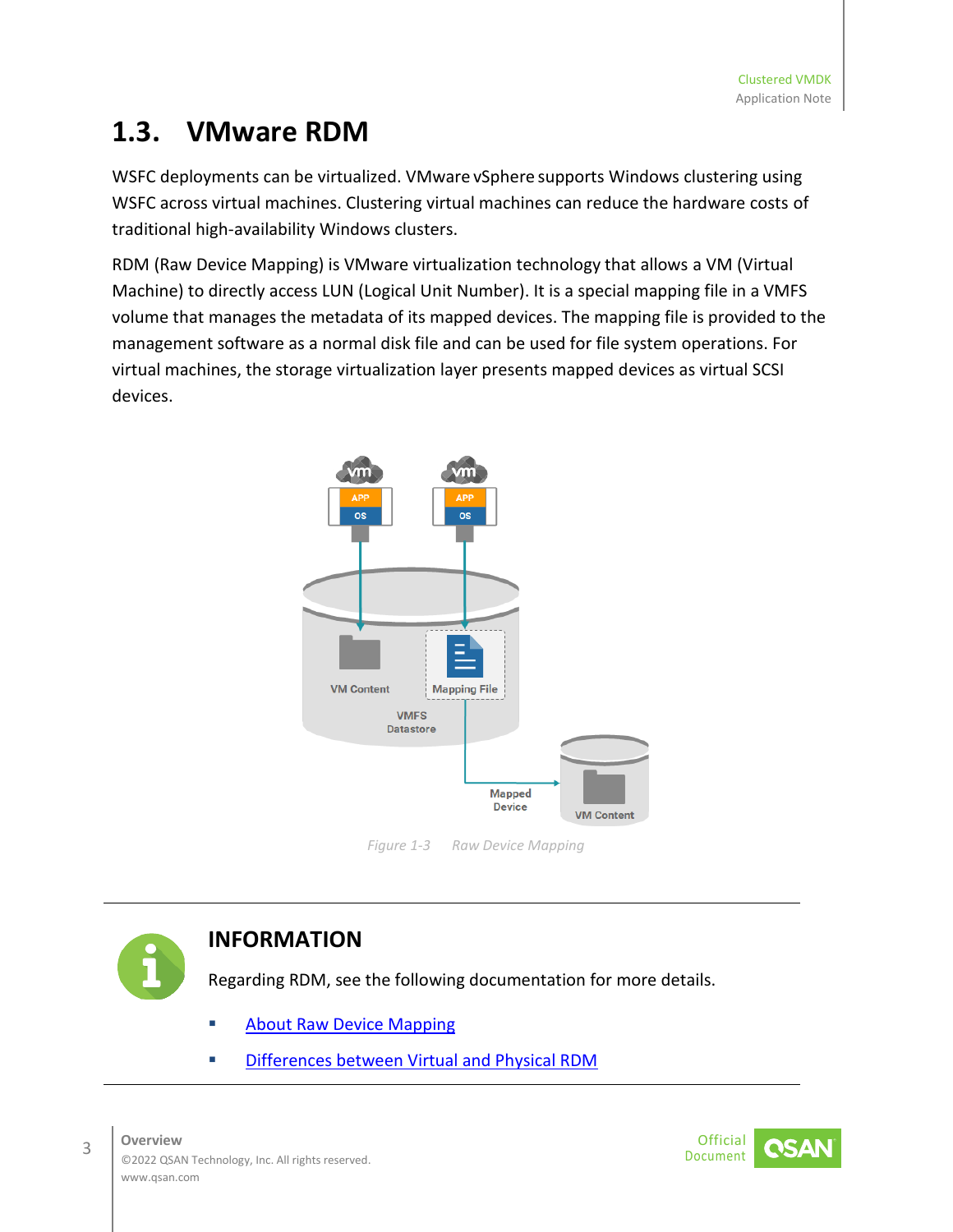#### <span id="page-13-0"></span>**1.4. Clustered VMDK**

In ESXi 7.0, when the VMs hosting the cluster nodes are on different ESXi hosts, clustered VMDKs (Virtual Machine Disk Format) on VMFS (Virtual Machine File System) datastores are supported. VMware has added support for SCSI-3 PR (Persistent Reservations) at the virtual disk level. You can now deploy WSFC using a clustered (shared) VMDK.



*Figure 1-4 Enabling Clustered VMDK*

<span id="page-13-2"></span>Clustered VMDK support can be enabled when creating a new VMFS6 datastore, or enabled on an existing VMFS6 datastore. Before enabling clustered VMDK support, ensure that all hosts connected to the datastore are using ESXi 7.0 or later and managed by vCenter 7.0 or later. All hosts connected to the datastore must be managed by the same vCenter with the cluster VMDK flag disabled or enabled on the datastore. With the cluster VMDK flag enabled or disabled, the host can be managed by any vCenter with version 7.0 or higher.

#### <span id="page-13-1"></span>**1.5. RDM vs. Clustered VMDK**

Both RDM and clustered VMDK can help you to setup WSFC, but what we'll highlight here is how RDM compares to clustered VMDK in VMware.

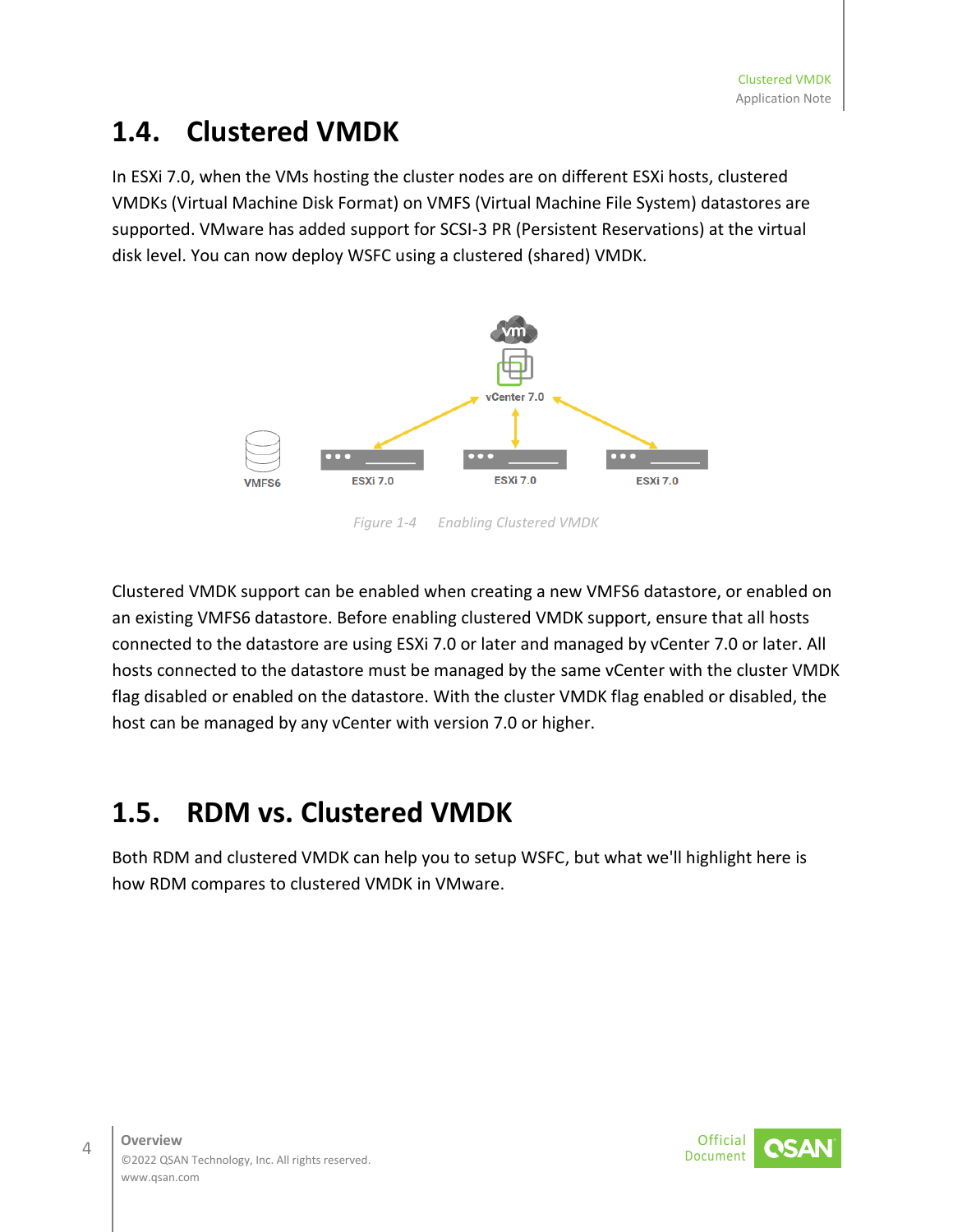

<span id="page-14-0"></span>Storage in a clustered environment should have a locking mechanism to prevent writes to the same block. It essentially uses this command to lock the volume so only active nodes are allowed to write to it. But since VMFS has its own locking mechanism, these SCSI commands are intercepted and dropped by traditional virtual disks. Therefore, RDM disks need to be used as mapping devices for physical LUNs.

Clustered VMDK allows SCSI-3 PR commands to be issued to virtual disks, which means you will no longer need a dedicated physical LUN to start a Windows failover cluster.

<span id="page-14-1"></span>

|                      | <b>RDM</b>                                                                                                                         | <b>CLUSTERED VMDK</b>                                                                         |
|----------------------|------------------------------------------------------------------------------------------------------------------------------------|-----------------------------------------------------------------------------------------------|
| <b>Compare Items</b> | Local C drive for OS only<br>Need to map new LUN for D<br>drive<br>Set D drive into $\text{CSV}^1$ for data<br>$\bullet$<br>saving | • Local C drive can be set as<br>$\text{CSV}^1$<br>Extra capacity share the same<br>datastore |
| <b>Conclusion</b>    | Extra LUN mapping<br>٠<br>Extra drive for data<br>٠                                                                                | No extra LUN mapping<br>One drive only<br>Reduce setting configuration<br>process             |

| Table 1-1 | <b>RDM vs. Clustered VMDK</b> |  |
|-----------|-------------------------------|--|
|           |                               |  |

<sup>1</sup> CSV (Cluster Shared Volume)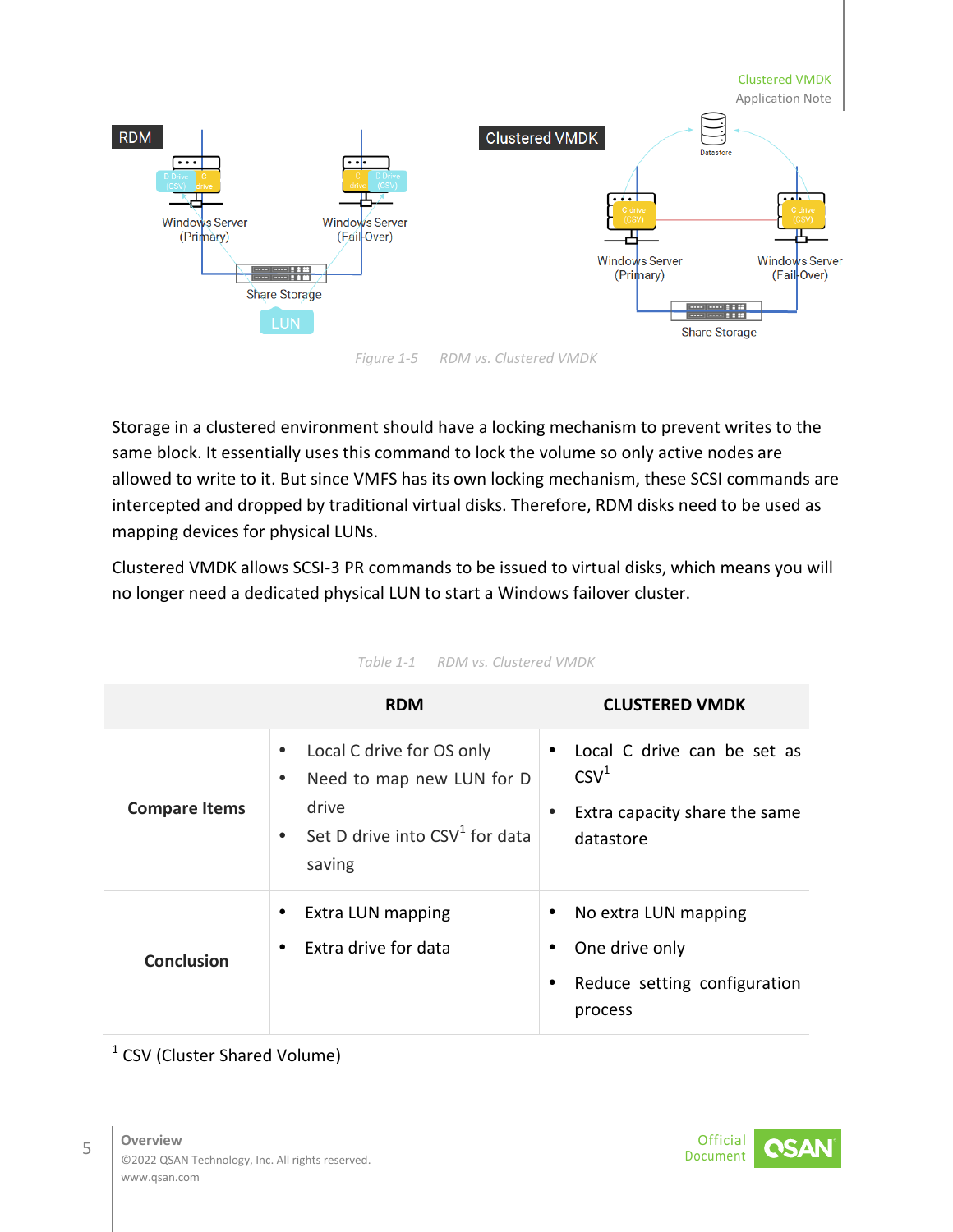In summary, supporting clustered VMDK simplified the process of VM application environment when setting up WSFC. You can now migrate and delete those RDMs created in your environment to handle failover clusters, allowing these Windows VMs to access VMware's unified and simplified virtual disk management.

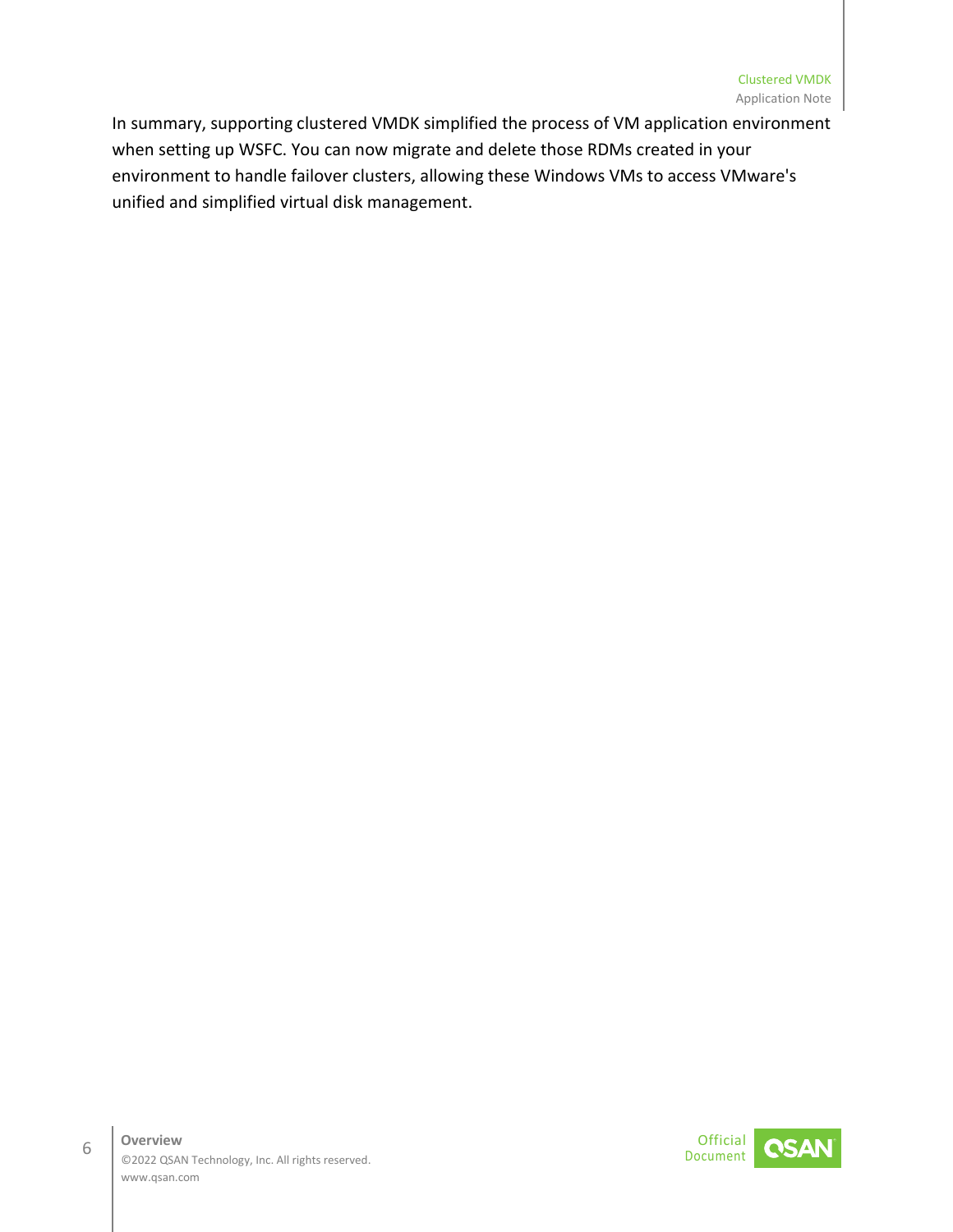# <span id="page-16-0"></span>**2. INSTALLATION TIPS**

This chapter provides tips for installing WSFC on VMware using a clustered VMDK. We emphasize tips rather than complete installation steps, as you can find some detailed documentations on the Internet.

#### <span id="page-16-1"></span>**2.1. Prerequisites for Clustered VMDK**

Clustered VMDKs come with a bunch of limitations In VMware documents. Some of which are related to arrays.

- **•** Only supported with arrays using FC (Fibre Channel) for connectivity.
- **The array must support ATS SCSI commands.**
- The array must support SCSI-3 PR (Persistent Reservations), specifically WEAR (Write Exclusive - All Registrants).



#### **INFORMATION**

Clustered VMDK is supported in SANOS firmware 2.0.4 and above.

There are some prerequisites to VMware and WSFC for using clustered VMDKs.

- **EXECT** CIB (Cluster in a Box) configuration is not supported.
- **The datastore must be formatted with VMFS 6 (VMFS 5 is not supported).**
- VMDK must be Eager Zero Thick (no thin provisioned VMDKs).
- **If you have DRS configured in your environment, you must create an anti-affinity rule so** that the VMs can run on separate hosts.
- **v** vCenter server 7.0 and higher.
- Snapshots, cloning, and storage vMotion are not supported (no backup of nodes is possible, because backup software uses snapshots).

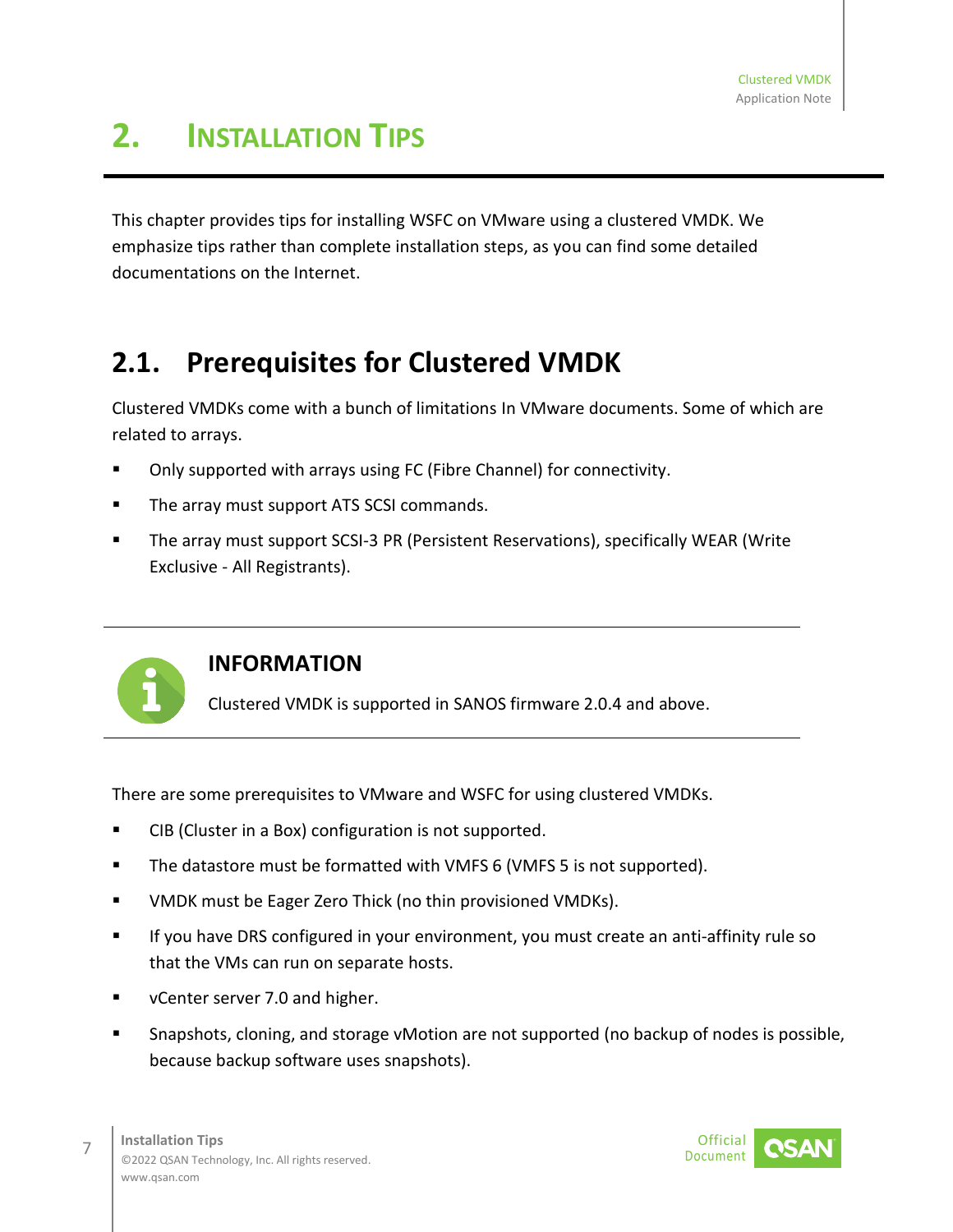- Fault tolerance, hot change to the VMS virtual hardware, and hot expansion of clustered disks are not.
- <span id="page-17-0"></span>vMotion is supported, but only for hosts that meet the same requirements.

#### **2.2. WSFC Topology**

The WSFC environment on VMware is shown below.



<span id="page-17-1"></span>Clustering of virtual machines across physical ESXi hosts protects against software and hardware failures on physical ESXi hosts by placing cluster nodes on separate ESXi hosts. This configuration requires shared storage for cluster disk resources. Note that the clustered VMDK supports CAB (Cluster Across Boxes) instead of CIB (Cluster in a Box).

The above figure shows a CAB setup.

- Two virtual machines on two different ESXi hosts running WSFC.
- **UI** Virtual machines share private and public network connections for private heartbeats.
- Each virtual machine is connected to shared storage.

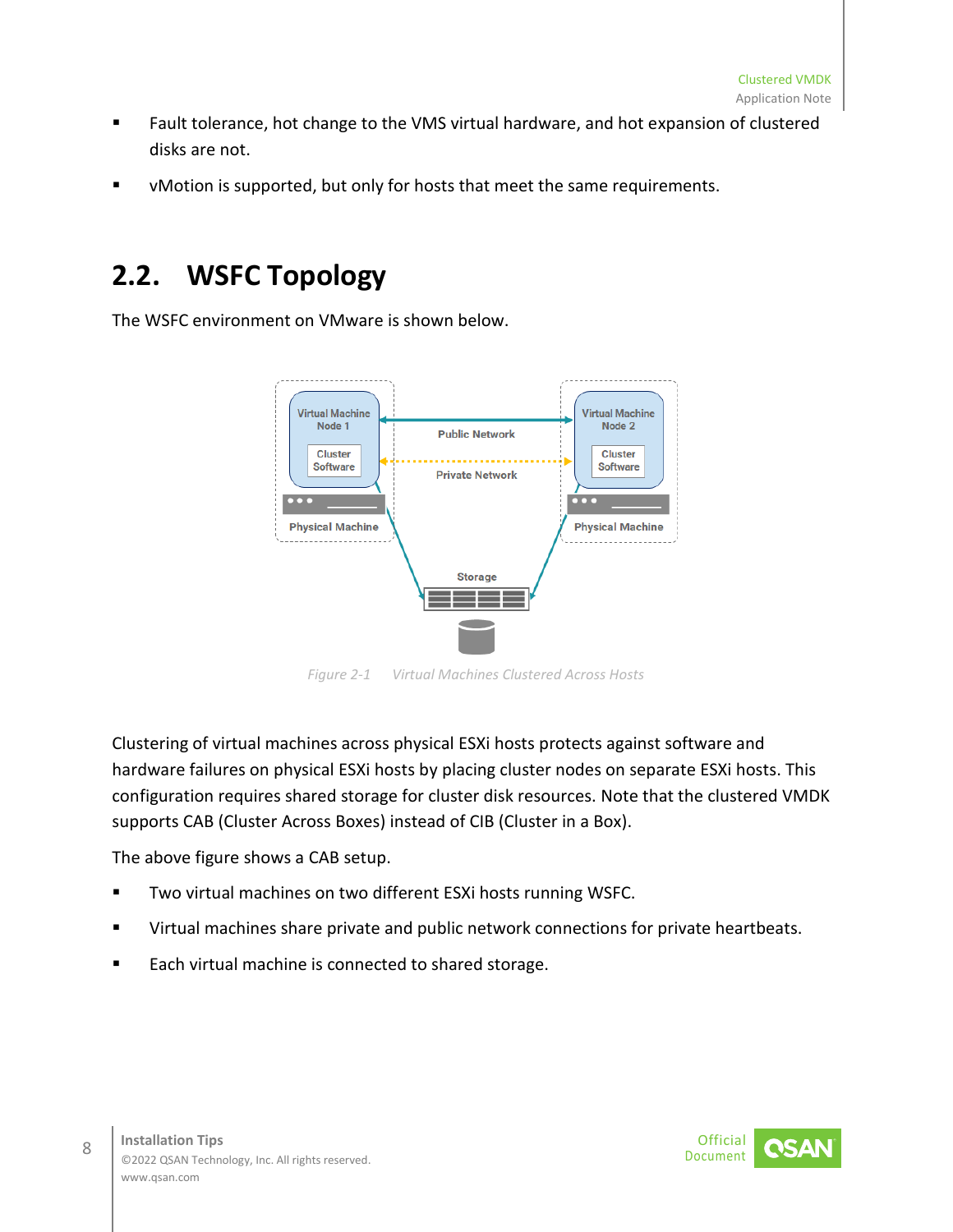### <span id="page-18-0"></span>**2.3. Setup Clustered VMDK Tips**

We provide some tips for setting up WSFC via a clustered VMDK, not full steps, as there is already detailed documentation on the installation.

- When you create a datastore in vSphere 7, there is a new column in the Create Datastore wizard called **Clustered VMDK Supported** that will tell you if the array device is.
- Click the **Enable** button during datastore creation.

| <b>@ CLUSTERED_VMDK</b><br>$ACTIONS$ $\vee$                                           |                               |                                  |  |  |
|---------------------------------------------------------------------------------------|-------------------------------|----------------------------------|--|--|
| Configure<br>Monitor<br>Permissions<br>Files<br>Summary<br><b>Hosts</b><br><b>VMs</b> |                               |                                  |  |  |
| <b>Alarm Definitions</b>                                                              | Properties                    |                                  |  |  |
| <b>Scheduled Tasks</b><br>General                                                     | Name                          | CLUSTERED_VMDK                   |  |  |
| <b>Device Backing</b>                                                                 | > File system                 | <b>VMFS 6.82</b>                 |  |  |
| Connectivity and Multipathing<br><b>Hardware Acceleration</b>                         | Drive type                    | <b>HDD</b>                       |  |  |
| Capability sets                                                                       | Capacity                      |                                  |  |  |
|                                                                                       | <b>Total Capacity</b>         | 49.75 GB                         |  |  |
|                                                                                       | <b>Provisioned Space</b>      | 1.41 GB                          |  |  |
|                                                                                       | <b>Free Space</b>             | 48.34 GB                         |  |  |
|                                                                                       | <b>Datastore Capabilities</b> |                                  |  |  |
|                                                                                       | <b>Thin Provisioning</b>      | Supported                        |  |  |
|                                                                                       | > Storage I/O Control         | <b>Disabled</b>                  |  |  |
|                                                                                       | <b>Clustered VMDK</b>         | Enabled                          |  |  |
|                                                                                       | <b>Space Reclamation</b>      |                                  |  |  |
|                                                                                       | Space reclamation             | Enabled at Low priority: Deleted |  |  |
|                                                                                       |                               |                                  |  |  |

*Figure 2-2 Enable Clustered VMDK*

- <span id="page-18-1"></span>■ When creating the 1<sup>st</sup> virtual machine, select the Disk Provisioning to Thick Provision **Eager Zeroed** and select the **Virtual Device Node** to **New SCSI controller**.
- On the 2nd virtual machine, click the **Add New Device** with **Existing Hard Disk**.
- Set the Windows Cluster Parameter **QuorumArbitrationTimeMax** to 60.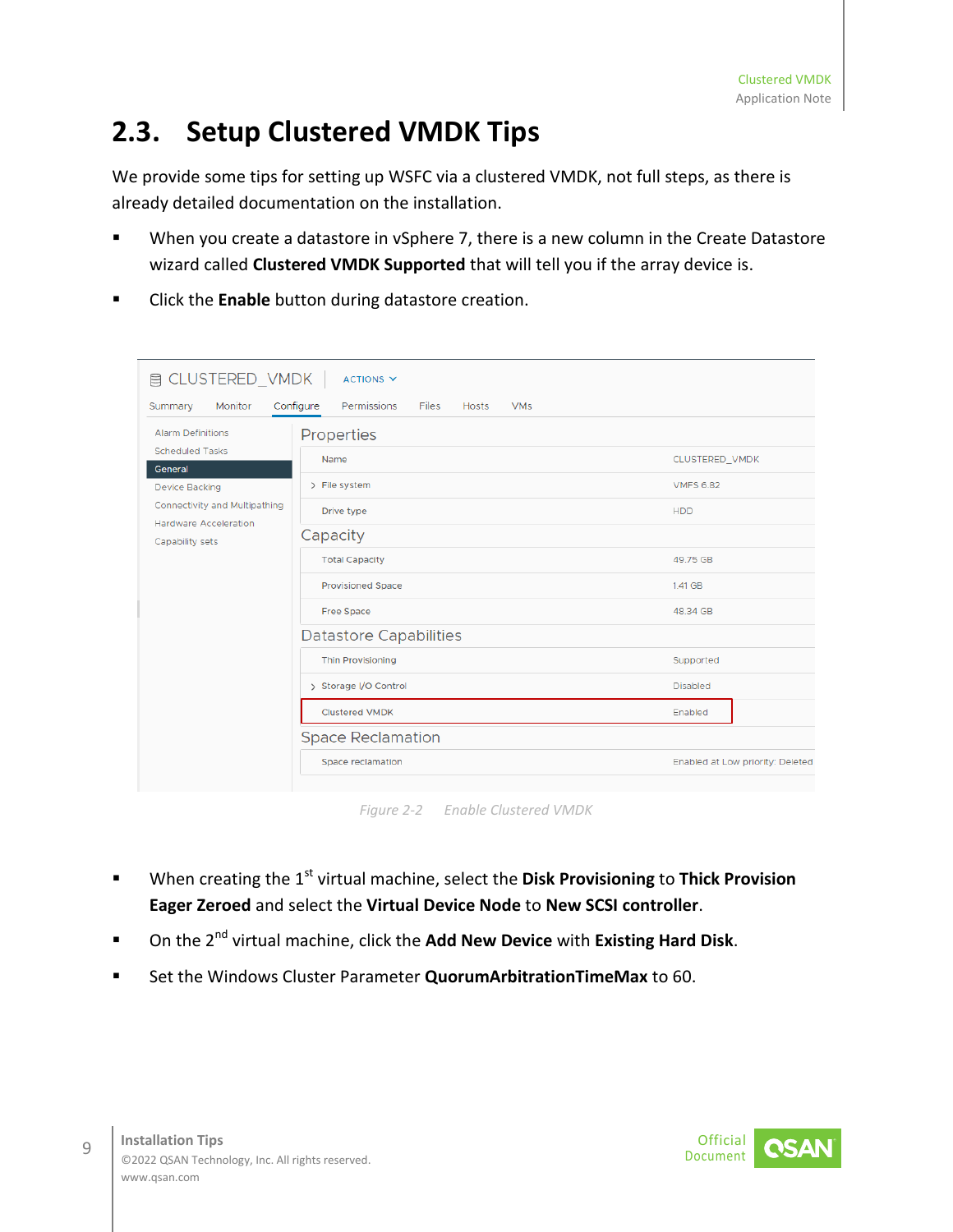#### **INFORMATION**

About **QuorumArbitrationTimeMax**, see the following documentation for more details.

[QuorumArbitrationTimeMax](https://docs.microsoft.com/en-us/previous-versions/windows/desktop/mscs/cluster-quorumarbitrationtimemax)

#### <span id="page-19-0"></span>**2.4. Not Supported for WSFC Setups**

The following environments and functions are not supported for WSFC setups with vSphere 7. Some of which are related to arrays.

- **Using VMDKs on NFS datastore as a shared disk resource for WSFC.**
- **Increasing the size of a shared disk.**

The second point means that the datastore cannot be expanded online. Therefore users must plan enough capacity for the application.

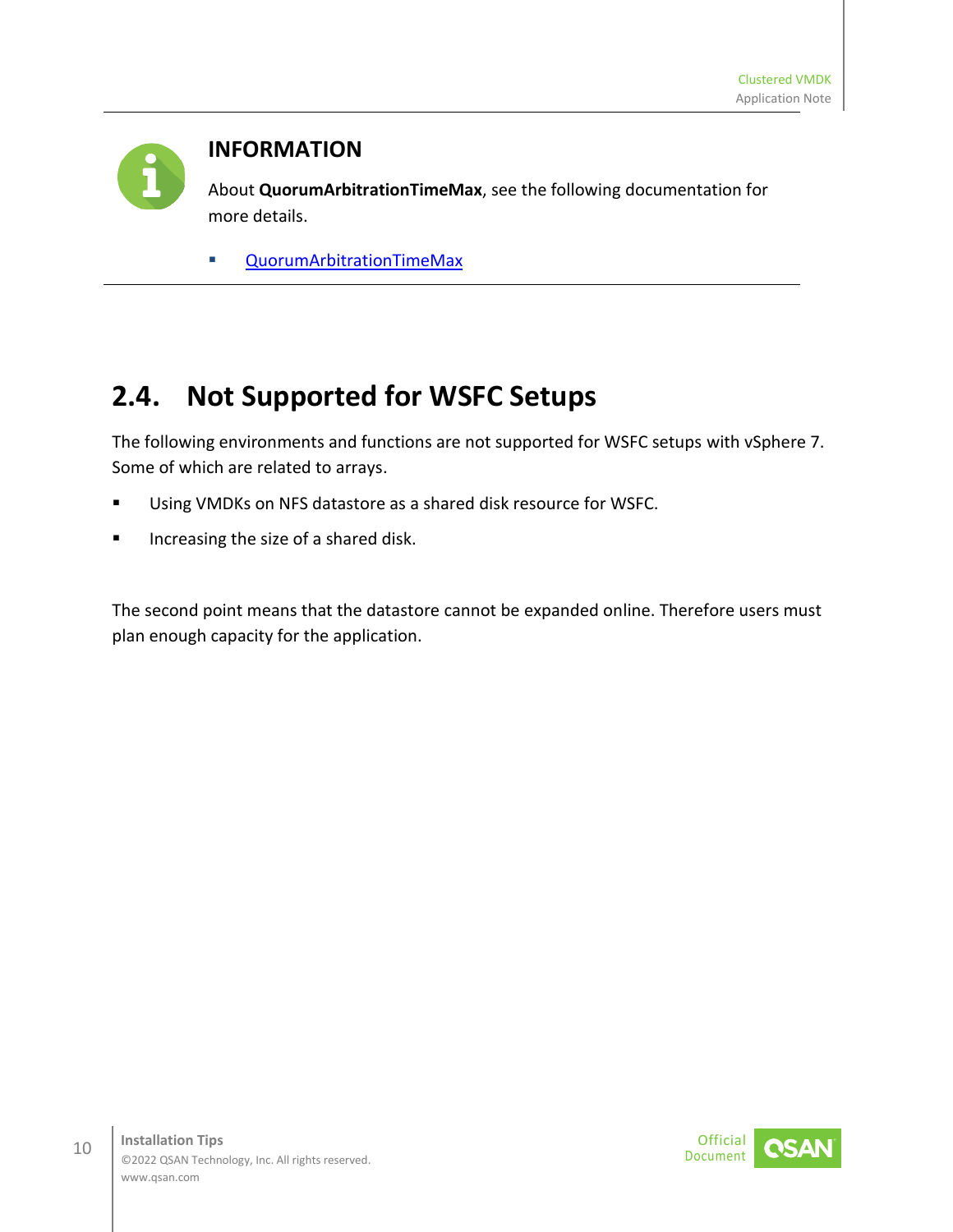<span id="page-20-0"></span>This chapter provides performance results for building a WSFC using traditional RDMs and clustered VMDKs.

#### <span id="page-20-1"></span>**3.1. RDM vs. Clustered VMDK Performance Results**

We verified the random IOPS and throughput through the IOmeter benchmark too. This is the environment and results.

#### **Test Equipments and Configurations**

- Storage
	- **Model: XCubeSAN XS5224D** Memory: 8GB per controller Firmware: SANOS 2.0.4 Host Card: 2 x 4-port 16Gb FC (SFP+) SAS HDD: 3 x Seagate NL-SAS HDD 12.0 Gb/s 1TB
	- Pools: 2 x (3 x HDDs per Pool for RAID 5)
	- Volumes: 1 x 100GB in Pool 1 (Ctrl 1)
	- Volume Block Size: 512 Bytes
- Server
	- Model: 2 x ASUS RS700
	- 16Gb FC HBA: Marvell QLogic QLE2672
	- OS: VMware ESXi 7.0U2
- Software
	- VMware vSphere 7.0U2
	- VM OS: 2 x Windows Server 2016 with Failover Cluster feature
- IOmeter
	- Version: 1.1.0
	- **Workers: 1**
	- **Queue Depth: 128**

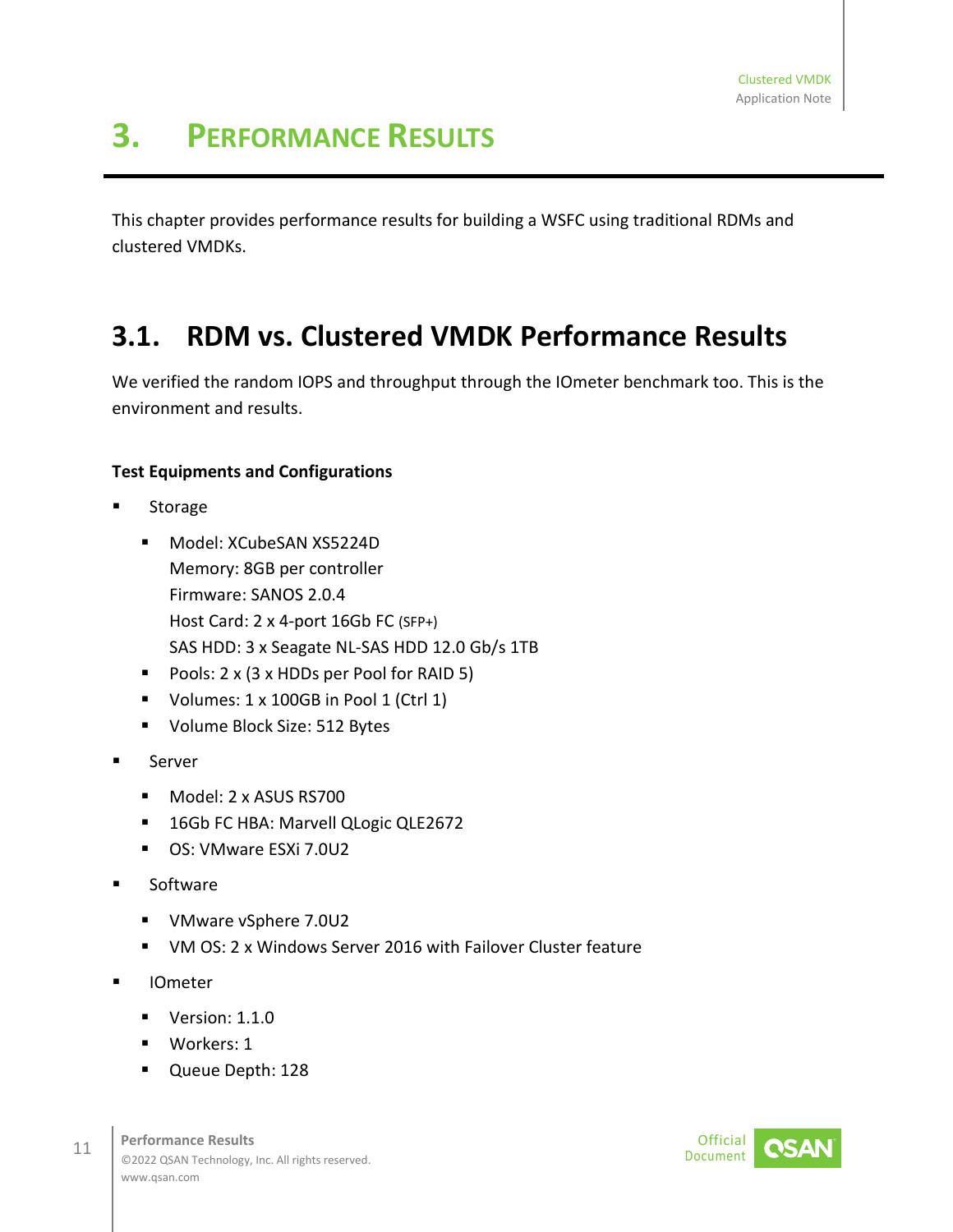#### **Test Results**

The following are the performance results of random 4K and sequential 32K.

*Table 3-1 Performance Results of RDM and Clustered VMDK*

<span id="page-21-0"></span>

|                       | <b>RDM</b>                 | <b>CLUSTERED VMDK</b>        |
|-----------------------|----------------------------|------------------------------|
| <b>Random 4K</b>      | Read IOPS: 117K            | Read IOPS: 125K              |
|                       | Write IOPS: 26.7K          | Write IOPS: 22.6K            |
|                       | Read Throughput: 838 MB/s  | Read Throughput: 1,557 MB/s  |
| <b>Sequential 32K</b> | Write Throughput: 749 MB/s | Write Throughput: 1,307 MB/s |

The random 4K in the table doesn't make much difference, but in terms of throughput, using clustered VMDK is better than RDM.

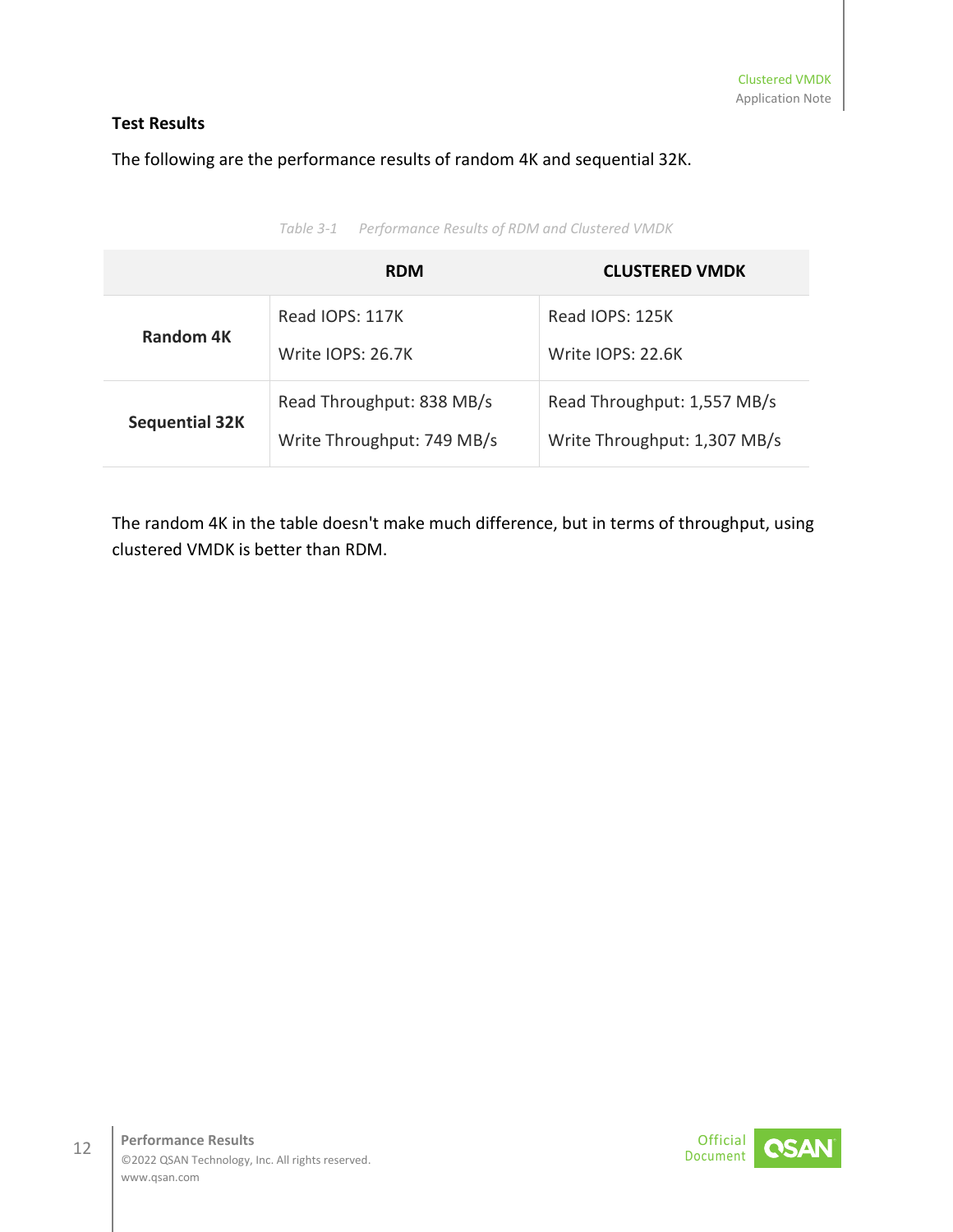# <span id="page-22-0"></span>**4. CONCLUSION**

In ESXi 7.0, the WSFC configuration supports clustered VMDK on VMFS datastore. It simplifies the process of VM application environment. QSAN storage follows in VMware's footsteps, supports clustered VMDKs, and is well tested. In terms of performance results, using clustered VMDK also has better throughput behavior. QSAN storage is an ideal solution for building Windows cluster architecture. Although there are some limitations for using VMDK, users can avoid them when planning.